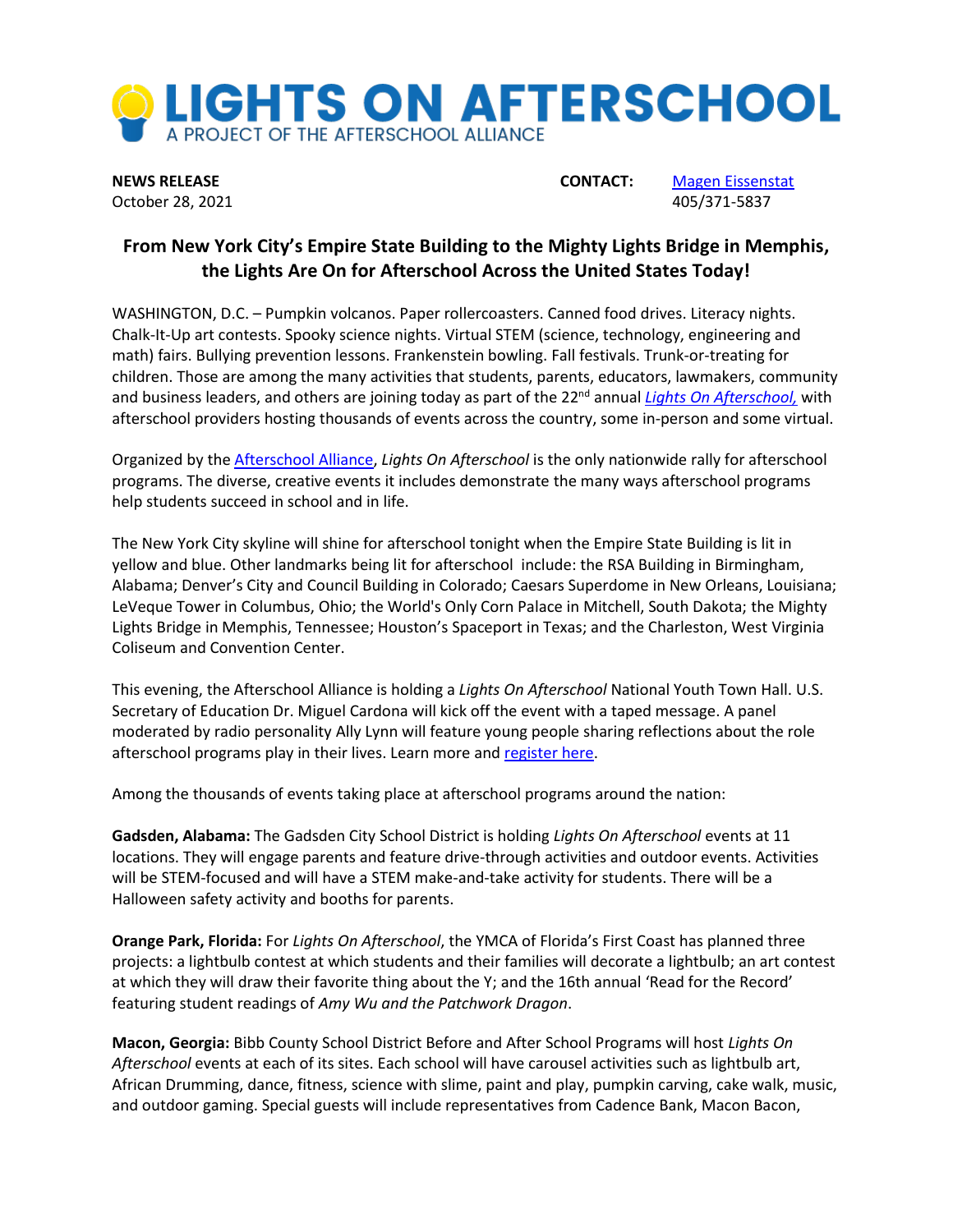Navicent Health, Macon Fire Department, Starbase Robins, G Ryders Bike Club, Project Aware, Tubman Museum, Girls Scouts of Historic Georgia, and the Museum of Arts and Sciences.

**Chicago, Illinois:** The YMCA Community Schools Initiative is hosting a virtual open house. Families will join via Google Meets and participate in a Destination Imagination (DI) structure-building challenge. DI introduces kids to a range of ideas, skills, and techniques while they work in teams to solve a STEAM (science, technology, engineering, arts, and math) Challenge. Students will build on their knowledge base and share their experiences and understanding with their parents as they try to outbuild other families.

**Rochester, New York:** To celebrate *Lights On Afterschool*, GRASA is partnering with the Center for Disability Rights to hold an inclusive trunk-or-treat event. It will be held at Frontier Field and will include a low-sensory portion of the night, followed by a costume contest, a large screen playing Halloween shows, a Star Wars reenactment team, and more than 20 stations handing out treats.

**Cranston, Rhode Island:** On October 27, Edgewood Highland Elementary School hosted a STEM Advantage *Lights On Afterschool* Celebration. The outdoor event is a collaborative effort of STEM Advantage, Cranston Public Schools, Rhode Island Foundation, United Way of Rhode Island, Mystic Aquarium and Ocean State Kidz Club. During the celebration, youth demonstrated their STEM skills to friends and family members and showed off the new STEM Accelerator program at Mystic Aquarium. The Cranston City Council presented a *Lights On Afterschool* resolution.

**Watertown, South Dakota:** The Boys & Girls Club of Watertown and the Watertown Northeast Technical High School Science Program are holding a *Lights On Afterschool* event with a STEM focus. High school students are setting up science stations with fun science activities, such as seeing a human brain and learning how physics works. Club members will build towers with playing cards and explore space by playing with the Galactic Kits through the 4-H STEM challenge program. Older Club members will build a toy car out of everyday recyclable material.

**El Paso, Texas:** Throughout the week, the BOOST Network and its 15 member programs are celebrating *Lights On Afterschool*. To kick off the celebration, BOOST Network distributed 750 activity kits. On October 25, programs participated in a TikTok challenge. On October 26, students designed light bulbs powered by potatoes. On October 27, participants created fireworks in a jar. On October 28, BOOST Network is hosting a virtual Facebook Live event to showcase various, including a visit from the El Paso Chihuahuas Minor League Baseball mascot.

"*Lights On Afterschool* this year showcases not only the skills students hone and the talents they develop at their afterschool programs, but the strength and resilience of these programs, which have stepped up during the pandemic to meet the educational, social, emotional, and practical needs of students and families," said Afterschool Alliance Executive Director Jodi Grant. "In the best of times, afterschool programs do remarkable work, keeping kids safe, inspiring them to learn, and giving working parents the peace of mind that comes with knowing their children are safe and supervised after the school days ends and until they return from their jobs. For the last year-and-a-half, afterschool programs have been expanding their hours and services, delivering meals and enrichment kits, supporting students learning remotely, connecting families to social services, and much more."

"So we are especially pleased that so many programs are participating in today's national rally for afterschool," Grant continued. "We are sending the message that there aren't nearly enough afterschool programs to serve the students and families who need them. The American Rescue Plan is providing an important but temporary boost for these programs, but the recovery and the growth we need will take more time and resources."